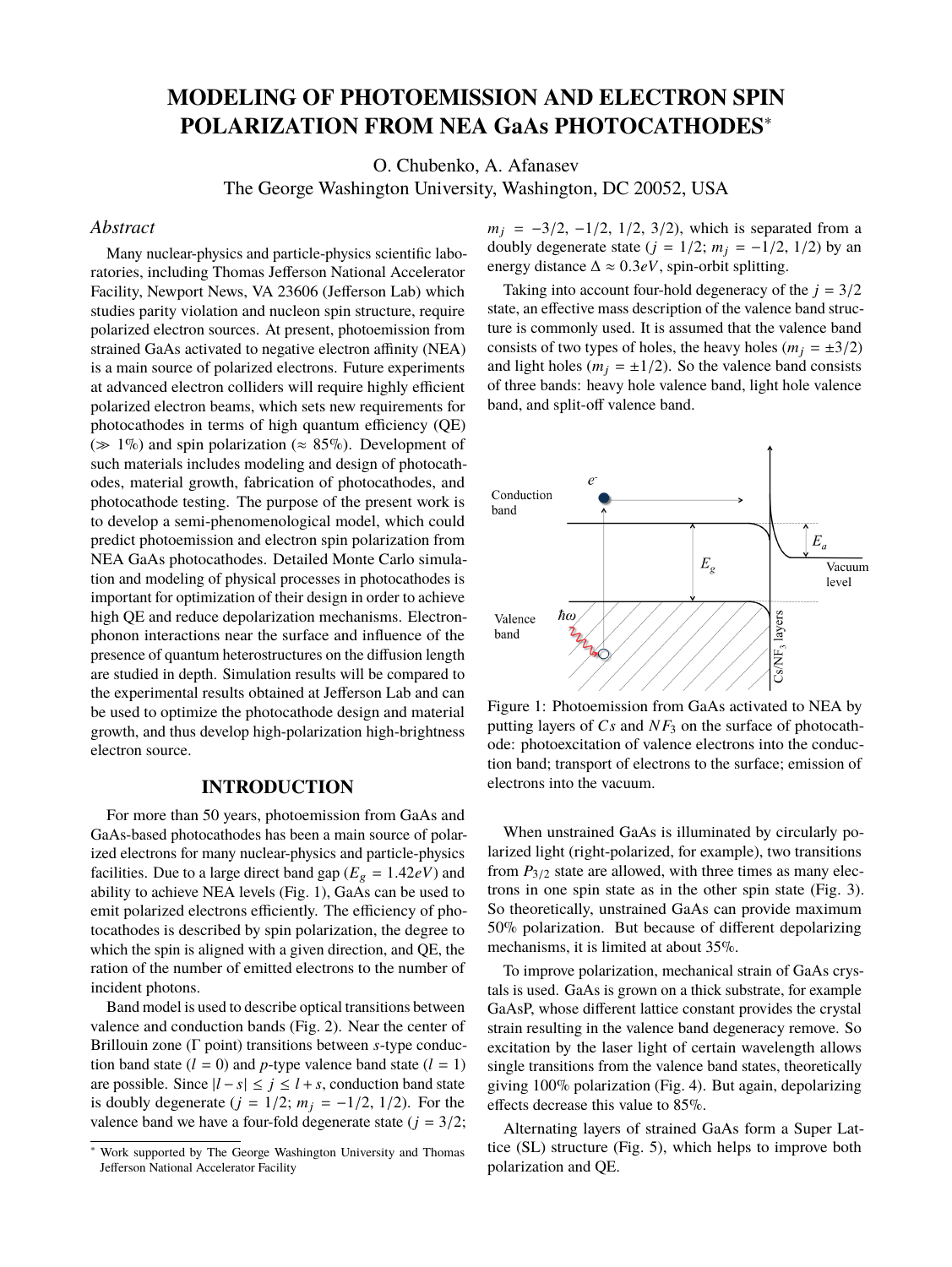

Figure 2: Band structure of GaAs  $(T = 300 \text{ K})$ .



Figure 3: Electromagnetic transition probabilities at the  $Γ$  point of unstrained GaAs: positive  $σ<sup>+</sup>$  and negative  $σ<sup>-</sup>$ <br>helicities correspond to transitions during excitation by right. helicities correspond to transitions during excitation by rightpolarized (solid lines) and left-polarized (dashed lines) photons, respectively; numbers inside the circles indicate the relative strength of transitions; different colors indicate transitions under excitation by photons of different energy.



Figure 4: Electromagnetic transition probabilities at the Γ point of strained GaAs.

# **IMPLEMENTATION OF THE PHOTOEMISSION MODEL**

Photoemission from GaAs is effectively described by the three-step model:



Figure 5: Schematic structure of GaAsSb/AlGaAs SL material.

- 1. Photoexcitation of valence electrons into the conduction band.
- 2. Transport of electrons to the surface.
- 3. Emission of electrons into the vacuum.
- Short description of each step is given below.

#### *Photoexcitation*

Light incident on the photocathode surface decays exponentially into the surface. Model developed by Lao and Perera [1] allows to calculate the photon energy dependence of the absorption length for different doping densities using imaginary part of dielectric function.

#### *Electron Transport*

Over the years, detailed Monte Carlo algorithm for direct solution of Boltzmann transport equation has been developed and applied for modeling of electron transport in bulk III-V semiconductors under the influence of applied external field [2], [3]. The present work uses this algorithm to describe transport properties of bulk GaAs. The algorithm will be modified and used to simulate electron transport in presence of heterostructures.

In the simulation, the three-valley model is used to describe the band structure of GaAs. Free carriers interact with the crystal and with each other through different scattering mechanisms that relax energy and momentum of the particle. Scattering mechanisms in semiconductors can be classified into 3 types:

- 1. Defect Scattering.
- 2. Carrier-Carrier scattering.
- 3. Lattice Scattering.

The Monte Carlo algorithm tracks electrons in both real space and *k*-space and takes into account scattering of electrons with acoustic phonons, polar optical phonons, intervalley scattering, and Coulomb scattering. Scattering rates calculated by Fermi's Golden rule for the Γ valley are presented in Fig. 6.

The Monte Carlo technique includes generation of random free flight times, random choice of the type of scattering event that occurs at the end of each free flight, and recalculating the energy and momentum of each particle after the scattering. The procedure then repeats for the next free flight and stops after time exceeds maximum simulation time.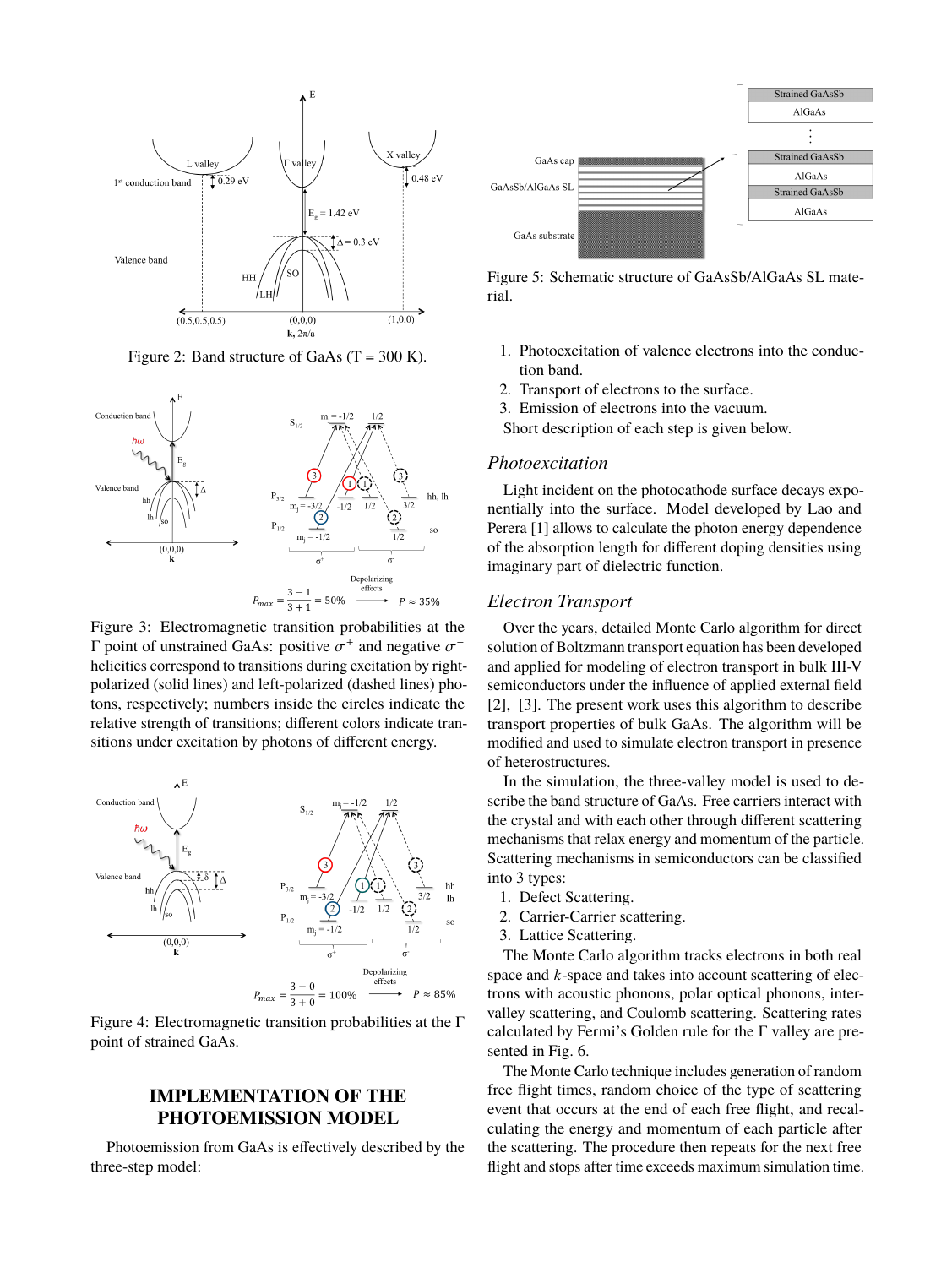

Figure 6: Scattering rates for the  $\gamma$  valley.

After the simulation is completed, typical results to check are velocity-time characteristic and field dependence of such characteristics as drift velocity and valley occupancy. The results are presented in Figs. 7- 8, respectively.



Figure 7: Field dependence of the electron drift velocity compared to experimental results [4]- [6].



Figure 8: Field dependence of the conduction band valley occupancy.

#### *Emission*

There are four main surface effects, which must be considered in the emission step:

- 1. Band bending region.
- 2. Scattering during emission.
- 3. Surface barrier.

The exact nature or shape of the surface barrier is not very well understood. Two contributors to this barrier are: the double dipole effect due to the *Cs*/*NF*<sup>3</sup> layer at the surface and the image charge effect. Usually consider rectangular or triangular surface barriers (Fig. 9).

#### *Presence of Heterostructures*

Simulation of electron transport in heterostructures requires some modifications in the Monte Carlo algorithm.



Figure 9: Models of surface barrier.

First of all, scattering from the potential barrier due to the presence of semiconductor with greater band gap needs to be added.



Figure 10: Band structure of bulk GaAs and double heterostructure, created by combining semiconductors with different band gap. If an active region is narrow enough, then quantum confinement occurs.

Another characteristic, which is often used to describe transport properties of semiconductors, is diffusion length *L*, which is defined as

$$
L = \sqrt{D\tau},\tag{1}
$$

where *D* is the diffusion constant and  $\tau$  is the lifetime of the minority carrier. The last one is defined for heterosteuctures as

$$
\frac{1}{\tau_H} = \frac{1}{\tau_B} + \frac{2s}{d},\tag{2}
$$

τH τB where *s* is an average of the front and back interface recombination velocities, *d* is the thickness of the active layer, and lifetime of minority carrier in bulk material  $\tau_B$  is defined by radiative, Shockley-Read-Hall (SRH), and Auger recombination mechanisms

$$
\frac{1}{\tau_B} = \frac{1}{\tau_{rad}} + \frac{1}{\tau_{SRH}} + \frac{1}{\tau_{Auger}}.
$$
 (3)

# **CONCLUSION**

The present paper describes preliminary results of modeling photoemission from NEA GaAs photocathodes. The model will be developed and applied to GaAs-based photocathodes with heterostructures.

#### **ACKNOWLEDGMENT**

The author would like to acknowledge the hospitality and collaboration of the Jefferson Lab Photoinjector Group, where a part of this work was done.